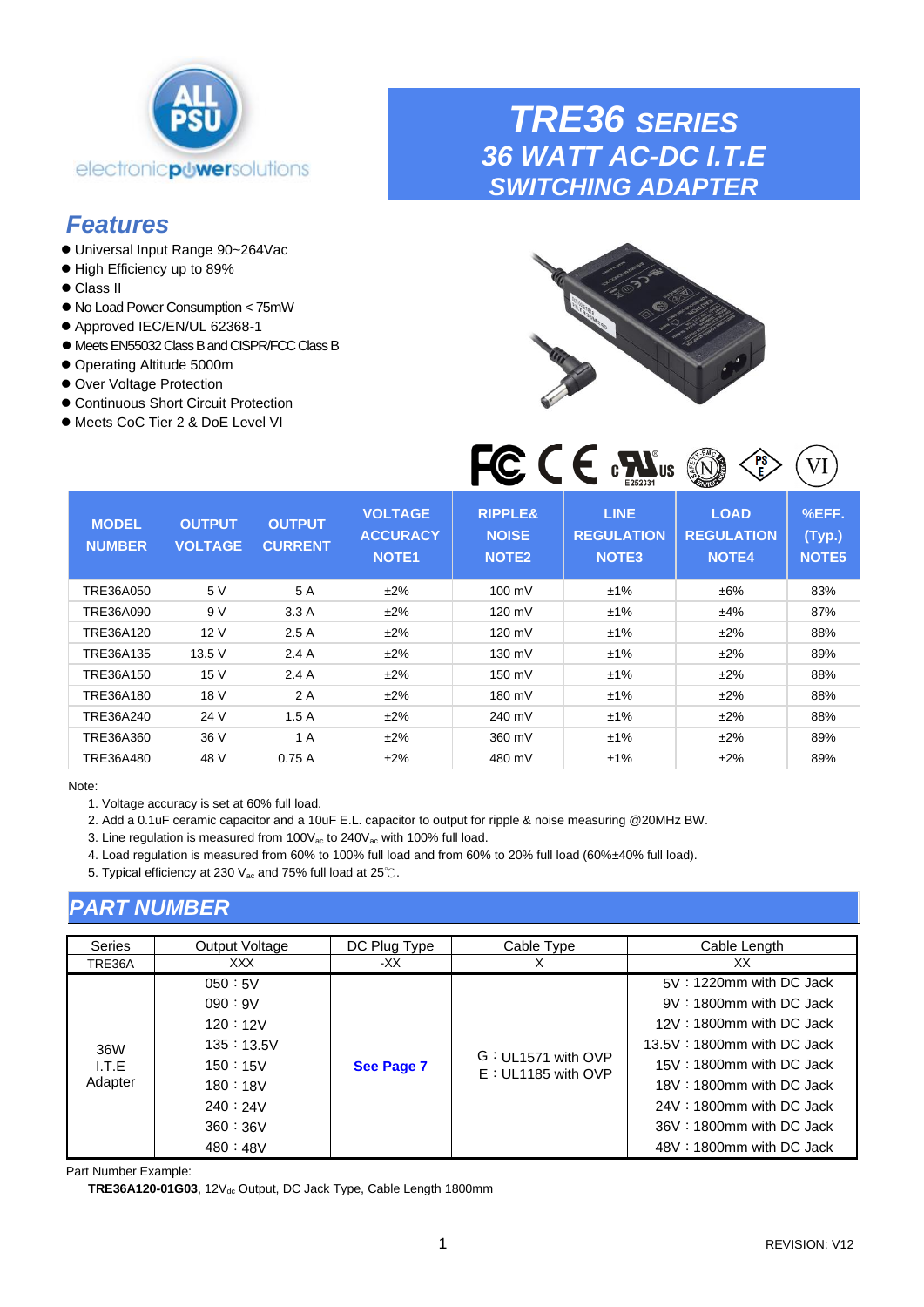



### TECHNICAL SPECIFICATIONS

(All specifications are typical at nominal input, full load at 25℃ unless otherwise noted.)

### ABSOLUTE MAXIMUM RATINGS

| <b>PARAMETER</b>                  | <b>NOTES and CONDITIONS</b> | <b>Device</b> | Min.  | Typ. | Max. | Units    |
|-----------------------------------|-----------------------------|---------------|-------|------|------|----------|
|                                   | See Derating Curve          | All           | 90    |      | 264  | $V_{ac}$ |
| Input Voltage                     |                             |               | 120   |      | 370  | $V_{dc}$ |
| <b>Operating Case Temperature</b> | See Derating Curve          | All           | $-30$ |      | 60   | $\sim$   |
| Storage Temperature               |                             | All           | $-30$ |      | 85   | $\sim$   |
| <b>Operating Altitude</b>         |                             | All           |       |      | 5000 | m        |

#### INPUT CHARACTERISTICS

| <b>PARAMETER</b>               | <b>NOTES and CONDITIONS</b>                 | <b>Device</b> | Min. | Typ. | Max. | Units        |
|--------------------------------|---------------------------------------------|---------------|------|------|------|--------------|
| <b>Operating Voltage Range</b> |                                             | All           | 100  |      | 240  | $V_{\rm ac}$ |
| Input Frequency Range          |                                             | All           | 47   |      | 63   | Hz           |
| Maximum Input Current          | 100% Full load, $V_{in}$ =100 $V_{ac}$      | All           |      |      | 0.9  | А            |
| Leakage Current                |                                             | All           |      |      | 250  | uA           |
| Inrush Current                 | $V_{in}$ =240 $V_{ac}$ , Cold start at 25°C | All           |      |      | 100  | Α            |

### OUTPUT CHARACTERISTICS

| <b>PARAMETER</b>                      | <b>NOTES and CONDITIONS</b>                                                                                      | <b>Device</b> | Min.  | Typ. | Max.           | <b>Units</b>  |
|---------------------------------------|------------------------------------------------------------------------------------------------------------------|---------------|-------|------|----------------|---------------|
|                                       |                                                                                                                  | TRE36A050     | 4.9   | 5    | 5.1            |               |
|                                       |                                                                                                                  | TRE36A090     | 8.82  | 9    | 9.18           |               |
|                                       |                                                                                                                  | TRE36A120     | 11.76 | 12   | 12.24          |               |
|                                       |                                                                                                                  | TRE36A135     | 13.23 | 13.5 | 13.77          |               |
| Output Voltage Set Point              | V <sub>in</sub> =115V <sub>ac</sub> and 230V <sub>ac</sub> , I <sub>o</sub> =60% Full load<br>$T_c = 25^\circ C$ | TRE36A150     | 14.7  | 15   | 15.3           | $V_{dc}$      |
|                                       |                                                                                                                  | TRE36A180     | 17.64 | 18   | 18.36          |               |
|                                       |                                                                                                                  | TRE36A240     | 23.52 | 24   | 24.48          |               |
|                                       |                                                                                                                  | TRE36A360     | 35.28 | 36   | 36.72          |               |
|                                       |                                                                                                                  | TRE36A480     | 47.04 | 48   | 48.96          |               |
|                                       |                                                                                                                  | TRE36A050     |       |      | 5              |               |
|                                       |                                                                                                                  | TRE36A090     |       |      | 3.3            |               |
|                                       | $V_{in}$ =115 $V_{ac}$ and 230 $V_{ac}$ , T <sub>c</sub> =25 $°C$                                                | TRE36A120     |       |      | 2.5            |               |
|                                       |                                                                                                                  | TRE36A135     |       |      | 2.4            |               |
| <b>Operating Output Current Range</b> |                                                                                                                  | TRE36A150     |       |      | 2.4            | A             |
|                                       |                                                                                                                  | TRE36A180     |       |      | $\overline{2}$ |               |
|                                       |                                                                                                                  | TRE36A240     |       |      | 1.5            |               |
|                                       |                                                                                                                  | TRE36A360     |       |      | $\mathbf{1}$   |               |
|                                       |                                                                                                                  | TRE36A480     |       |      | 0.75           |               |
| Holdup Time                           | $V_{in} = 115V_{ac}$                                                                                             | All           |       | 10   |                | ms            |
| Output Voltage Regulation             |                                                                                                                  |               |       |      |                |               |
|                                       |                                                                                                                  | TRE36A050     |       |      | ±6             |               |
|                                       |                                                                                                                  | TRE36A090     |       |      | ±4             |               |
|                                       |                                                                                                                  | TRE36A120     |       |      | ±2             |               |
|                                       |                                                                                                                  | TRE36A135     |       |      | ±2             |               |
| Load Regulation                       | 60%±40% Full load change                                                                                         | TRE36A150     |       |      | ±2             | $\%$          |
|                                       |                                                                                                                  | TRE36A180     |       |      | ±2             |               |
|                                       |                                                                                                                  | TRE36A240     |       |      | ±2             |               |
|                                       |                                                                                                                  | TRE36A360     |       |      | ±2             |               |
|                                       |                                                                                                                  | TRE36A480     |       |      | ±2             |               |
| Line Regulation                       | $V_{in}$ =100 $V_{ac}$ to 240 $V_{ac}$                                                                           | All           |       |      | ±1.0           | $\frac{0}{0}$ |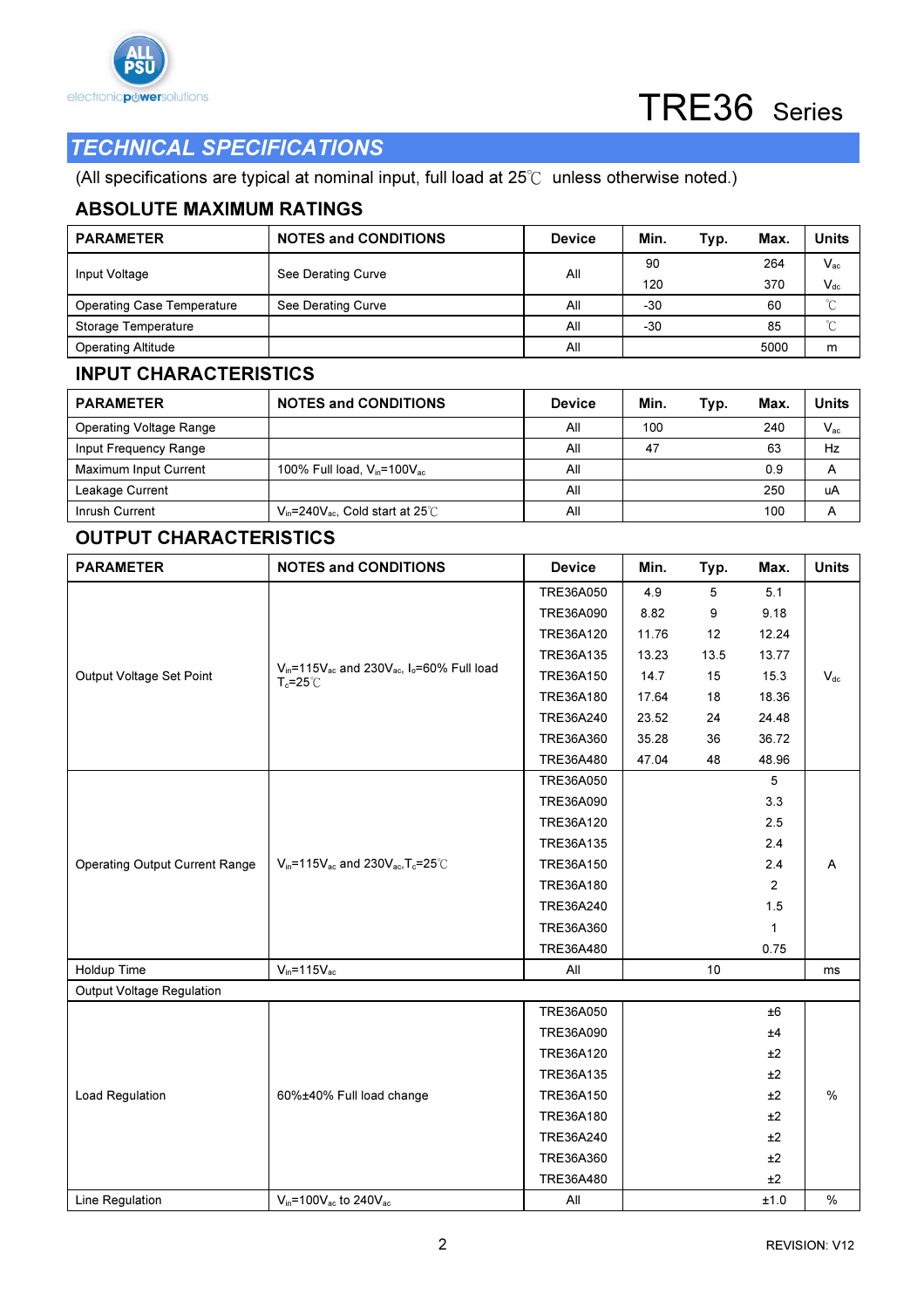

# TRE36 Series

| <b>PARAMETER</b>                | <b>NOTES and CONDITIONS</b>                                                                                             | <b>Device</b> | Min. | Typ. | Max. | <b>Units</b>               |
|---------------------------------|-------------------------------------------------------------------------------------------------------------------------|---------------|------|------|------|----------------------------|
|                                 |                                                                                                                         | TRE36A050     |      |      | 7.44 |                            |
|                                 |                                                                                                                         | TRE36A090     |      |      | 13.6 |                            |
|                                 |                                                                                                                         | TRE36A120     |      |      | 15.9 |                            |
|                                 |                                                                                                                         | TRE36A135     |      |      | 16.5 |                            |
| Over Voltage Protection         | IC component to clamp (auto recovery)                                                                                   | TRE36A150     |      |      | 21.5 | $\mathsf{V}_{\mathsf{dc}}$ |
|                                 |                                                                                                                         | TRE36A180     |      |      | 24.8 |                            |
|                                 |                                                                                                                         | TRE36A240     |      |      | 31.5 |                            |
|                                 |                                                                                                                         | TRE36A360     |      |      | 45.2 |                            |
|                                 |                                                                                                                         | TRE36A480     |      |      | 59.6 |                            |
| <b>Over Current Protection</b>  | Auto recovery                                                                                                           | All           | 110  |      | 160  | %                          |
| <b>Short Circuit Protection</b> | Auto recovery                                                                                                           | All           |      |      |      |                            |
|                                 |                                                                                                                         | TRE36A050     |      |      | 100  |                            |
|                                 |                                                                                                                         | TRE36A090     |      |      | 120  |                            |
|                                 | 1. Add a 0.1uF ceramic capacitor and a                                                                                  | TRE36A120     |      |      | 120  |                            |
|                                 | 10uF aluminum electrolytic capacitor to<br>output<br>2. Oscilloscope is 20MHz band width<br>3. Ambient temperature=25°C | TRE36A135     |      |      | 130  |                            |
| Output Ripple and Noise         |                                                                                                                         | TRE36A150     |      |      | 150  | mV                         |
|                                 |                                                                                                                         | TRE36A180     |      |      | 180  |                            |
|                                 |                                                                                                                         | TRE36A240     |      |      | 240  |                            |
|                                 |                                                                                                                         | TRE36A360     |      |      | 360  |                            |
|                                 |                                                                                                                         | TRE36A480     |      |      | 480  |                            |
|                                 |                                                                                                                         | TRE36A050     |      |      | 5000 |                            |
|                                 |                                                                                                                         | TRE36A090     |      |      | 3300 |                            |
|                                 |                                                                                                                         | TRE36A120     |      |      | 2500 |                            |
|                                 | 1. V <sub>in</sub> =115V <sub>ac</sub> and 230V <sub>ac</sub>                                                           | TRE36A135     |      |      | 2400 |                            |
| Load Capacitance                | 2. Output is max. load                                                                                                  | TRE36A150     |      |      | 2400 | uF                         |
|                                 | 3. Ambient temperature=25°C                                                                                             | TRE36A180     |      |      | 2000 |                            |
|                                 |                                                                                                                         | TRE36A240     |      |      | 1500 |                            |
|                                 |                                                                                                                         | TRE36A360     |      |      | 1000 |                            |
|                                 |                                                                                                                         | TRE36A480     |      |      | 750  |                            |
|                                 |                                                                                                                         | TRE36A050     |      | 83   |      |                            |
|                                 |                                                                                                                         | TRE36A090     |      | 87   |      |                            |
|                                 |                                                                                                                         | TRE36A120     |      | 88   |      |                            |
|                                 | 1. $V_{in} = 230V_{ac}$                                                                                                 | TRE36A135     |      | 89   |      |                            |
| Efficiency                      | 2. Output is 75% full load                                                                                              | TRE36A150     |      | 88   |      | $\%$                       |
|                                 | 3. Ambient temperature=25°C                                                                                             | TRE36A180     |      | 88   |      |                            |
|                                 |                                                                                                                         | TRE36A240     |      | 88   |      |                            |
|                                 |                                                                                                                         | TRE36A360     |      | 89   |      |                            |
|                                 |                                                                                                                         | TRE36A480     |      | 89   |      |                            |

### ISOLATION CHARACTERISTICS

| <b>PARAMETER</b>            | <b>NOTES and CONDITIONS</b> | Device | Min. | Typ. | Max  | <b>Units</b> |
|-----------------------------|-----------------------------|--------|------|------|------|--------------|
| Input to Output             | minute                      | All    |      |      | 4000 | $V_{ac}$     |
| <b>Isolation Resistance</b> | Input to output             | All    | 100  |      |      | MΩ           |

### FEATURE CHARACTERISTICS

| <b>PARAMETER</b>           | <b>NOTES and CONDITIONS</b> | Device | Min. | $T_V p.$ | Max | Units |
|----------------------------|-----------------------------|--------|------|----------|-----|-------|
| <b>Switching Frequency</b> | Pout=max. rated power       | Αll    |      | 65       |     | kHz   |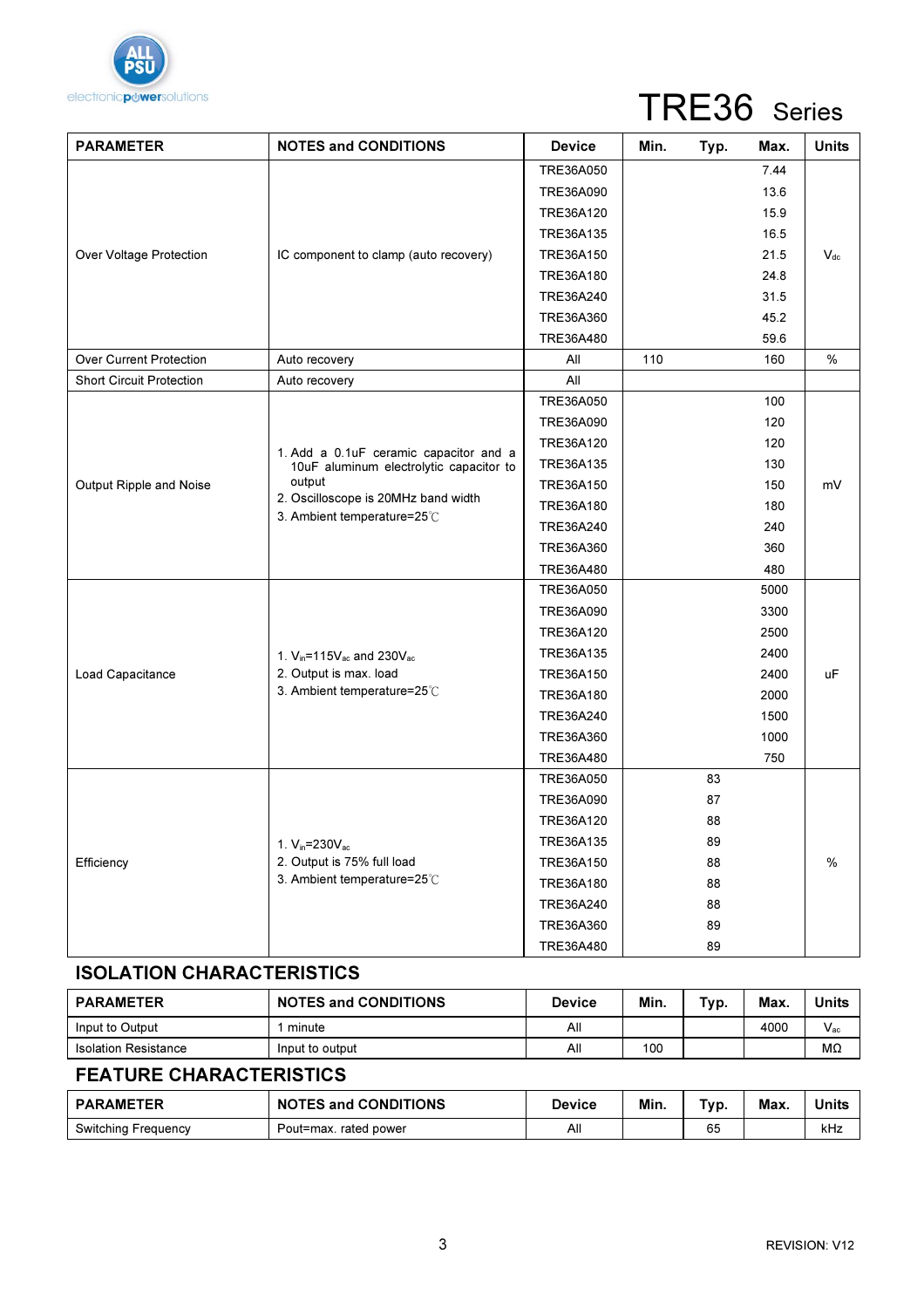

# TRE36 Series

### **GENERAL SPECIFICATIONS**

| <b>PARAMETER</b>                                           | <b>NOTES and CONDITIONS</b>                                                                                                                                         | <b>Device</b>                                                               | Min. | Typ.                                                | Max. | <b>Units</b> |  |
|------------------------------------------------------------|---------------------------------------------------------------------------------------------------------------------------------------------------------------------|-----------------------------------------------------------------------------|------|-----------------------------------------------------|------|--------------|--|
| <b>MTBF</b>                                                | $I_0 = 100\%$ ; T <sub>a</sub> =25°C per MIL-HDBK-217F                                                                                                              | All                                                                         | 400  |                                                     |      | k<br>hours   |  |
| Humidity                                                   | Non-condensing                                                                                                                                                      | All                                                                         |      |                                                     | 93   | % RH         |  |
| Shock                                                      | Meet MIL-STD-810F Table 516.5, Table<br>516.5-1 10ms, each axis 3 times $(\pm X \cdot \pm Y \cdot$<br>$\pm Z$ axis)                                                 | All                                                                         |      |                                                     | g    |              |  |
| Vibration                                                  | Meet MIL-STD-810F Table 514.5C-<br>VIII, 15~2000 Hz, $X \cdot Y \cdot Z$ axis, 1 hour<br>(each axis) Total 3 hrs.                                                   | All                                                                         |      | 4                                                   |      | g            |  |
| Weight                                                     |                                                                                                                                                                     | All                                                                         |      | 150                                                 |      | g            |  |
| <b>Dimensions</b>                                          |                                                                                                                                                                     | All                                                                         |      | 3.937x1.771x0.886 inches<br>(100.00x45.00x22.50 mm) |      |              |  |
| <b>Safety</b>                                              | Class II, IEC/EN/UL 62368-1/60950-1                                                                                                                                 |                                                                             |      |                                                     |      | Ed.2.0       |  |
| <b>EMC Emission</b>                                        | EN 55032:2015 Class B, EN 61000-3-2:2014, EN 6100-3-3:2013, EN 61000-6-3:2007+A1:2011<br>EN 61000-6-4:2007+A1:2011+AC:2012.<br>CISPR PUB. 22, FCC Part 15 Subpart B |                                                                             |      |                                                     |      |              |  |
| <b>Conducted Disturbance</b>                               | EN 55032:2015, EN 61000-6-3:2007+A1:2011, EN 61000-6-4:2007+A1:2011+AC:2012<br>FCC Part 15 Subpart B                                                                |                                                                             |      |                                                     |      |              |  |
| <b>Radiated Disturbance</b>                                | FCC Part 15 Subpart B                                                                                                                                               | EN 55032:2015, EN 61000-6-3:2007+A1:2011, EN 61000-6-4:2007+A1:2011+AC:2012 |      |                                                     |      |              |  |
| <b>Power Harmonics</b>                                     | EN 61000-3-2: 2014                                                                                                                                                  |                                                                             |      |                                                     |      |              |  |
| <b>Voltage Fluctuations</b>                                | EN 61000-3-3: 2013                                                                                                                                                  |                                                                             |      |                                                     |      |              |  |
| <b>EMC Immunity</b>                                        | EN 61000-6-1:2007, EN 61000-6-2:2005+AC:2005, EN 61204-3:2000, EN 55024:2010+A1:2015<br>IEC 61000-4-2, 3, 4, 5, 6, 8, 11                                            |                                                                             |      |                                                     |      |              |  |
| Electrostatic Discharge (ESD)                              | IEC 61000-4-2:2008, Air Discharge: ±8kV, Contact Discharge: ±4kV                                                                                                    |                                                                             |      |                                                     |      | Criteria A   |  |
| Radio-Frequency, Continuous<br><b>Radiated Disturbance</b> | IEC 61000-4-3:2006+A1:2007+A2:2010                                                                                                                                  |                                                                             |      |                                                     |      | Criteria A   |  |
| Electrical Fast Transient (EFT)                            | IEC 61000-4-4:2012                                                                                                                                                  |                                                                             |      |                                                     |      | Criteria A   |  |
| Surge                                                      | IEC 61000-4-5:2014+A1:2017                                                                                                                                          |                                                                             |      |                                                     |      | Criteria A   |  |
| Conducted disturbances, induced<br>by RF fields            | IEC 61000-4-6:2013                                                                                                                                                  |                                                                             |      |                                                     |      |              |  |
| Voltage dips                                               | IEC 61000-4-11:2004+A1:2017, Dips: 30% Reduction, Dips: >95% Reduction                                                                                              |                                                                             |      |                                                     |      |              |  |
| Voltage interruptions                                      | IEC 61000-4-11:2004+A1:2017, >95% reduction<br>Criteria B                                                                                                           |                                                                             |      |                                                     |      |              |  |
| Application Note Link<br><b>TRE36 Series App Notes</b>     |                                                                                                                                                                     |                                                                             |      |                                                     |      |              |  |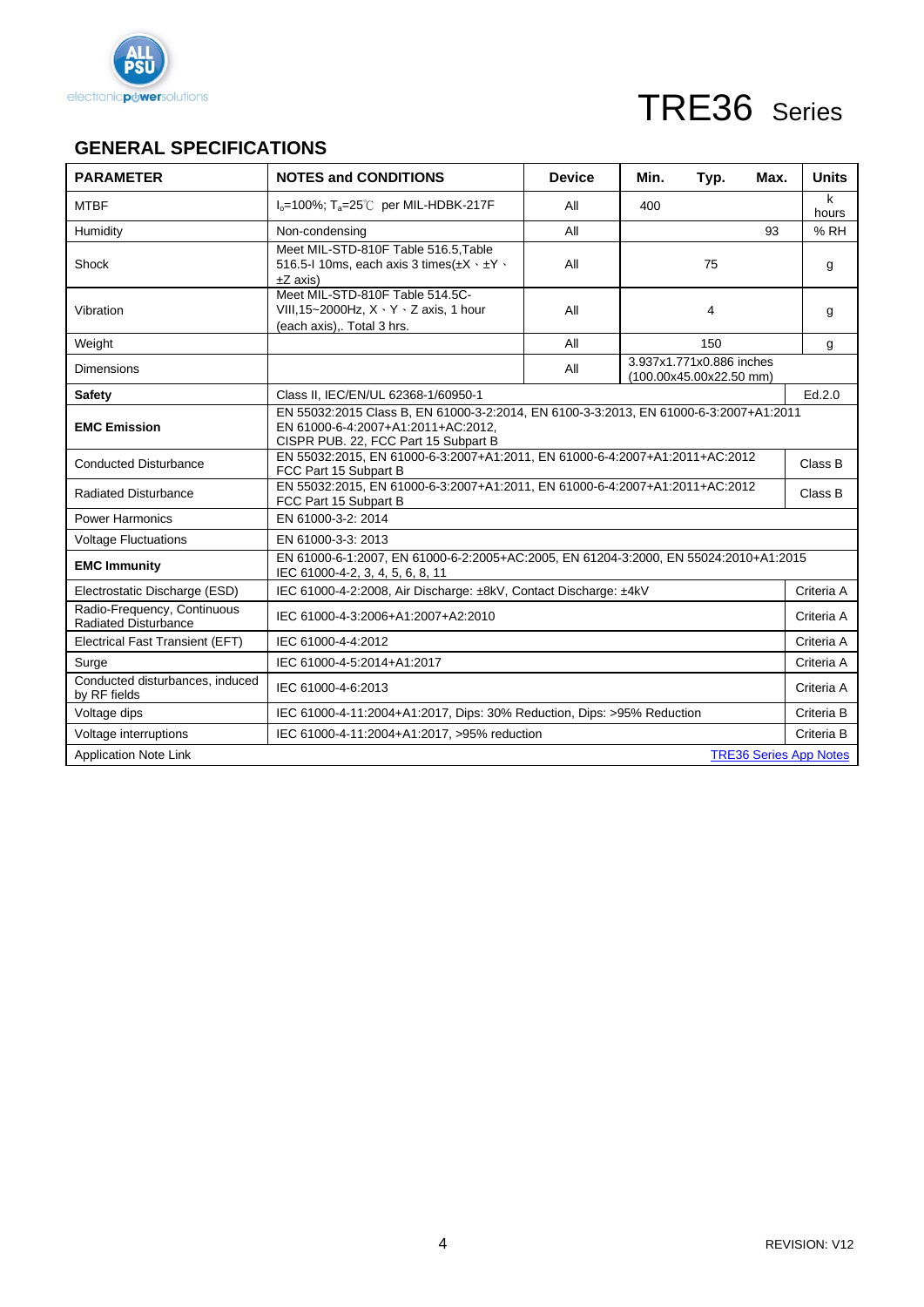

### CHARACTERISTIC CURVE

# TRE36 Series

#### Power Derating Curve



### Performance Data









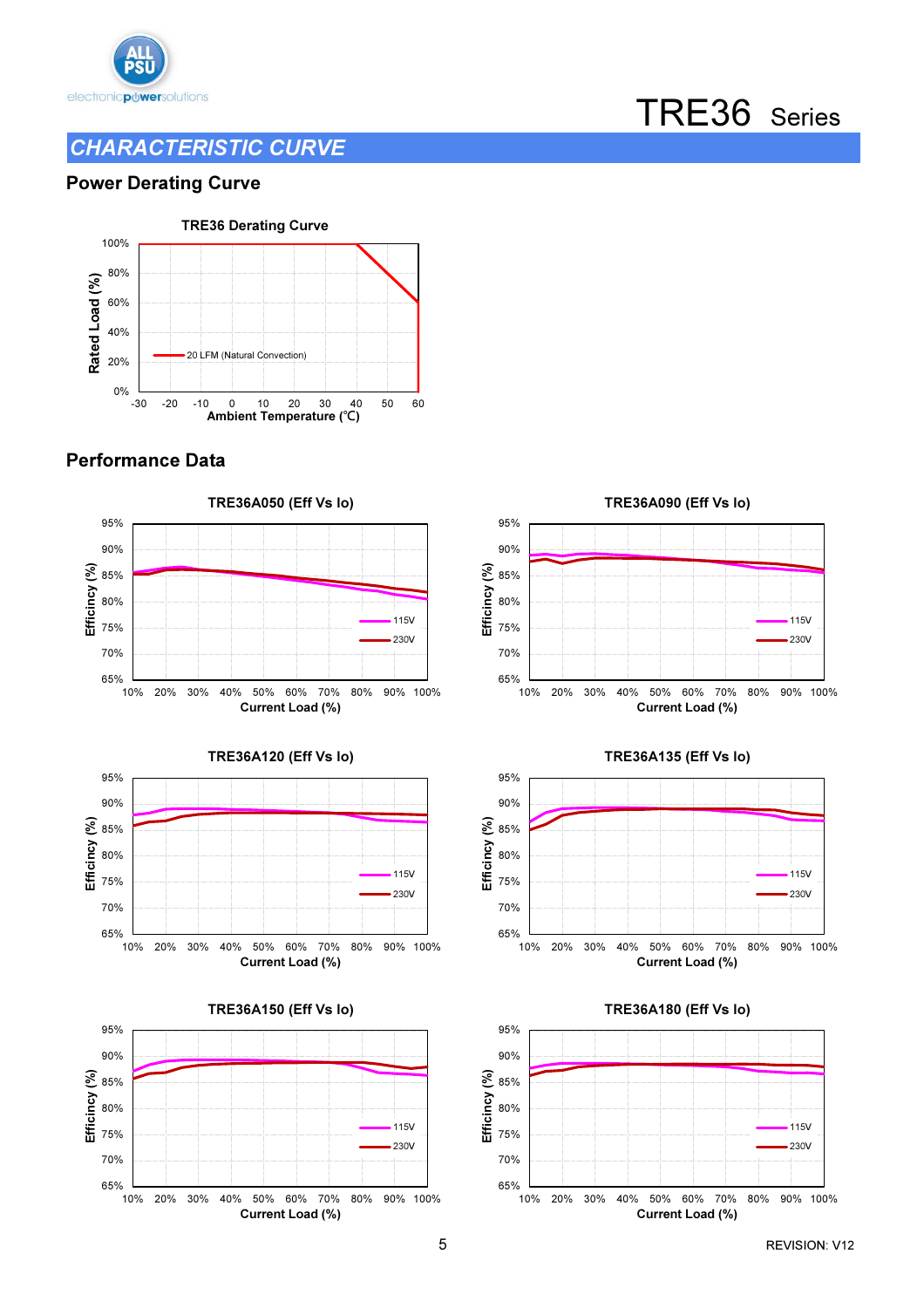

# TRE36 Series





# MECHANICAL SPECIFICATION



Efficincy (%)

#### 70% 75% 80% 85% 90% 95% TRE36A360 (Eff Vs Io) 115V 230V